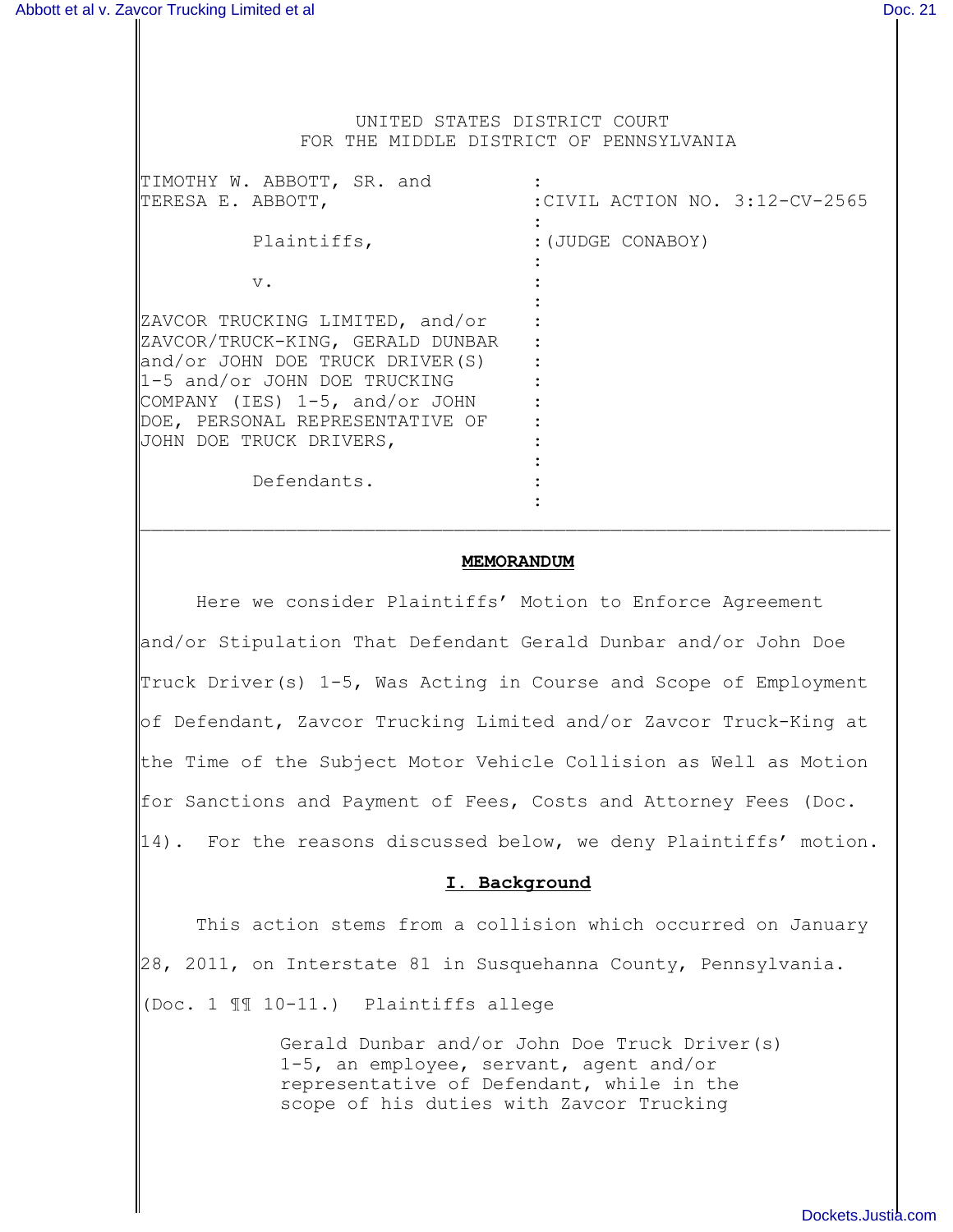Limited and/or all other defendants, was operating Defendant's vehicle . . . when Defendant veered his vehicle into Mr. Abbott's lane and collided with his truck causing this accident to occur.

(Doc. 1 ¶ 11.) Mr. Abbott allegedly sustained injuries to his head, neck, back and shoulder. (Doc. 1 113.)

Plaintiffs filed the action on December 21, 2012. (Doc. 1.) The Complaint contains three counts: Count One for Negligence; Count Two for Negligent Entrustment; and Count Three for Loss of Consortium. (*Id.*)

Plaintiffs filed the present motion (Doc. 14) and supporting brief (Doc. 15) on March 29, 2013. The motion is based on Plaintiffs' assertion that an insurance adjuster informed Plaintiffs' counsel that the driver of the vehicle which caused the collision had died. (Doc. 14 at 2.) Plaintiffs further aver that the adjuster assured Plaintiffs' counsel that the driver was within the course and scope of his employment at the time of the collision and "there were not coverage issues." (*Id.*) After Plaintiffs filed this action, Plaintiffs' counsel forwarded a stipulation to Defense Counsel regarding Dunbar having been acting within the course and scope of his employment at the time of the collision. (Doc. 14 at 3.) Defense Counsel did not enter into the proposed stipulation. (*Id.*)

Because of Defense Counsel's position, Plaintiff's Counsel requested an Emergency Status Conference with the Court on February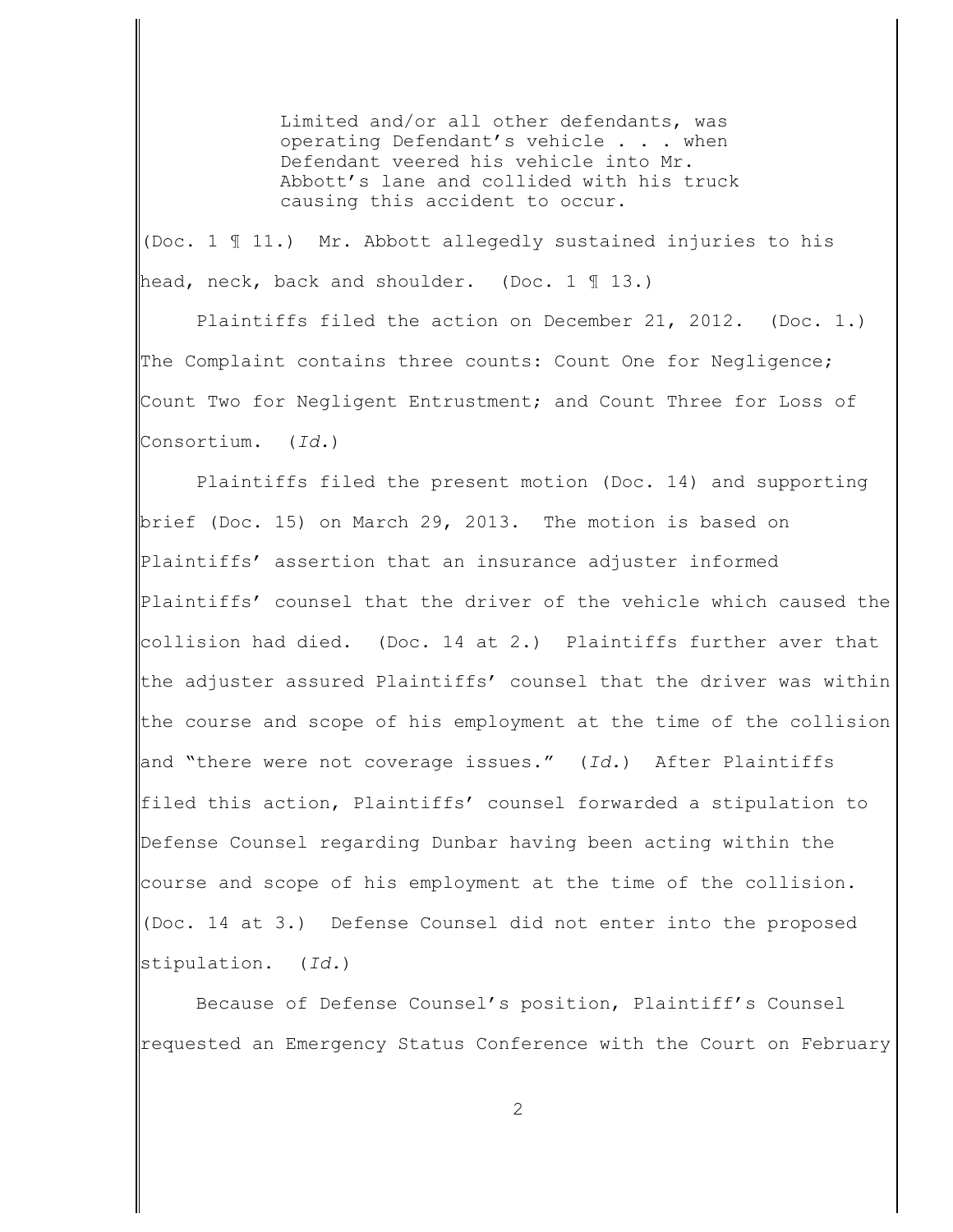7, 2013. (Doc. 6.) The Court granted the motion (Doc. 7), and held a telephonic conference on March 1, 2013 (Doc. 10). The Court made no rulings related to issues raised in the telephone conference.

Plaintiffs now seek to have the Court enforce the proposed stipulation, direct Defendant Zavcor to accept service on behalf of Gerald Dunbar, direct Defendant Zavcor to remit to Plaintiffs the cost of raising an estate for Dunbar and/or Truck Driver(s)  $1-5$ , and further direct Defendant Zavcor to remit to Plaintiffs costs and counsel fees related to this motion. (Doc. 15 at  $8-9.$ ) Finally, Plaintiffs request one hundred twenty days to petition to have an estate opened for Gerald Dunbar and Truck Driver(s) 1-5 and effectuate service upon same.

Defendant Zavcor Trucking Limited filed a brief in response to Plaintiffs' motion on April 12, 2013. (Doc. 16.) Plaintiffs have not filed a reply brief and by correspondence dated April 26, 2013, it appears they do not intend to do so. (*See* Doc. 20).

By Memorandum and Order dated April 18, 2013, the Court considered Defendant Zavcor Trucking Limited's Motion to Dismiss Pursuant to Fed. R. Civ. P. 12(b)(6) (Doc. 12) and granted it in part and denied it in part. (Doc. 17.) The Court granted the motion insofar as Defendant Gerald Dunbar was dismissed from the action. (Doc. 17 at 11.) The Court denied the motion as to Moving Defendant's request to dismiss all allegations of recklessness and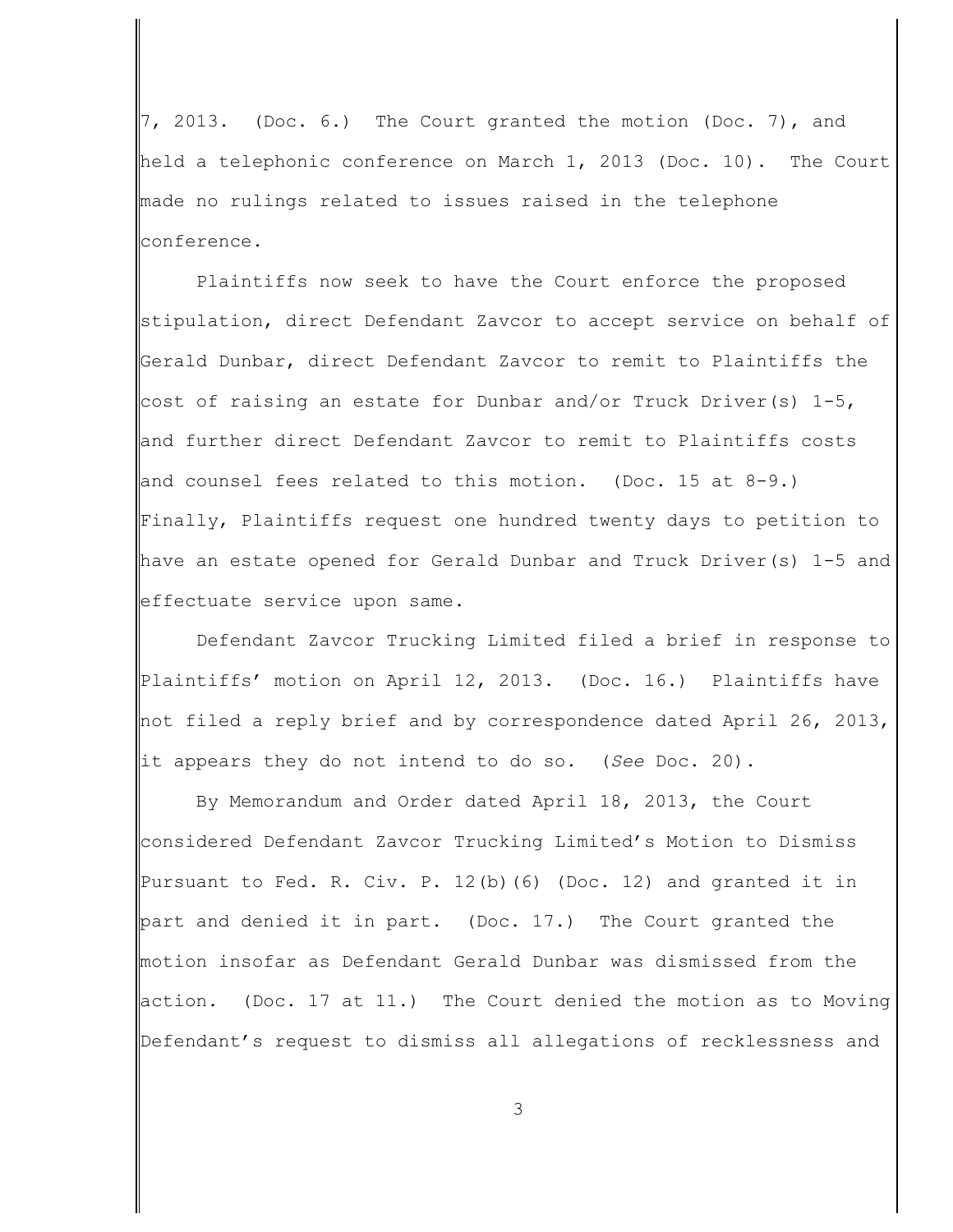language which may give rise to punitive damages. (Doc. 17 at 11.) Additionally, the Court granted Plaintiffs leave to amend their Complaint to properly name a representative of deceased Defendant Gerald Dunbar and allowed them until May 3, 2013, to file an amended complaint. (*Id.* at 11-12.) In their April 26, 2013, correspondence, Plaintiffs ask the Court to extend the May 3, 2013, deadline for filing an amended complaint by thirty (30) days. (Doc. 20 at 2.)

#### **II. Discussion**

In consideration of Plaintiffs' Motion to Enforce Agreement And/or Stipulation That Defendant Gerald Dunbar And/or John Doe Truck Driver(s) 1-5, Was Acting in Course and Scope of Employment of Defendant, Zavcor Trucking Limited And/or Zavcor Truck-King at the Time of the Subject Motor Vehicle Collision as Well as Motion for Sanctions and Payment of Fees, Costs and Attorney Fees (Doc. 14), we conclude the motion is properly denied.

At this stage of the proceedings, Defendant Gerald Dunbar has been dismissed from this action and Plaintiffs have been given direction as to how to proceed. (Doc. 17.) Plaintiffs cite no authority for the proposition that a court must enforce an alleged pre-litigation stipulation between an insurance adjuster and Plaintiffs' counsel. The Court concludes it would be inappropriate to do so given the circumstances of this case. Further, the Court concludes there is no basis to grant the remainder of the relief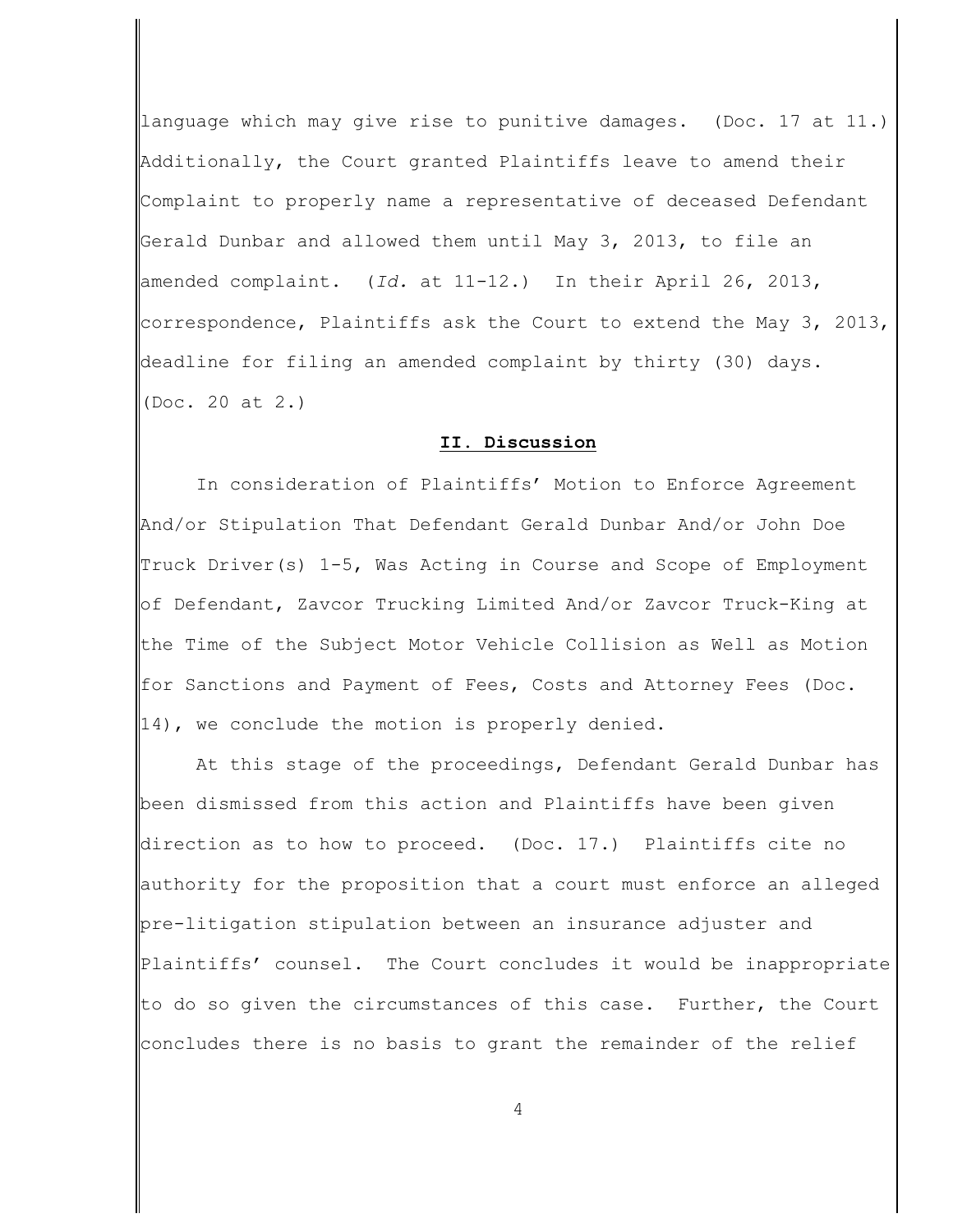sought by Plaintiffs.

# **III. Conclusion**

For the reasons discussed above, Plaintiffs' Motion to Enforce Agreement and/or Stipulation That Defendant Gerald Dunbar and/or John Doe Truck Driver(s) 1-5, Was Acting in Course and Scope of Employment of Defendant, Zavcor Trucking Limited and/or Zavcor Truck-King at the Time of the Subject Motor Vehicle Collision as Well as Motion for Sanctions and Payment of Fees, Costs and Attorney Fees (Doc. 14) is denied. As requested in Plaintiffs' April 26, 2013, correspondence (Doc. 17), the Court will allow Plaintiffs and extension of time to file an amended complaint. An appropriate Order follows.

> S/Richard P. Conaboy RICHARD P. CONABOY United States District Judge

DATED: April 30, 2013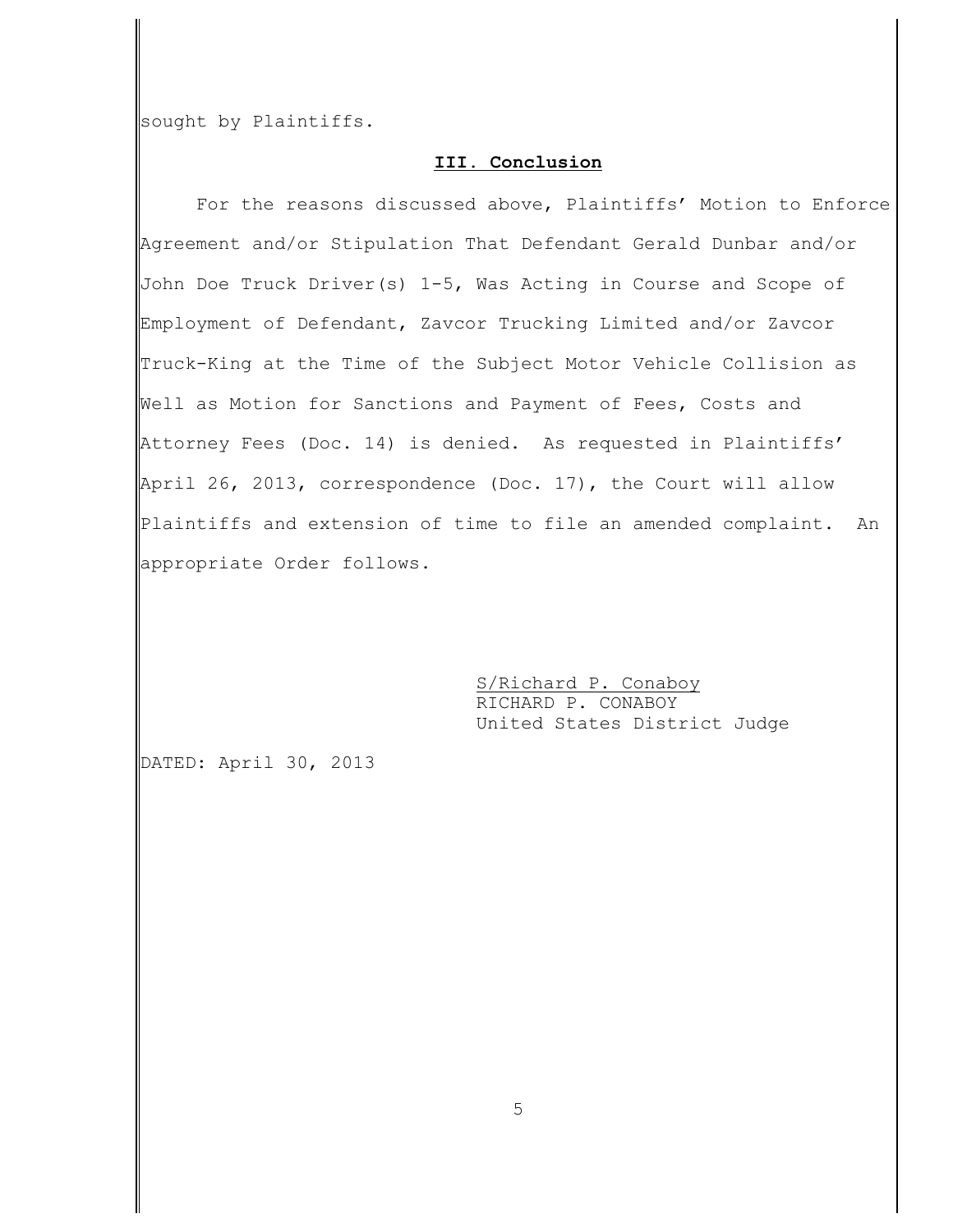## UNITED STATES DISTRICT COURT FOR THE MIDDLE DISTRICT OF PENNSYLVANIA

| TIMOTHY W. ABBOTT, SR. and<br>TERESA E. ABBOTT,                                                                                                                                                                                        | :CIVIL ACTION NO. 3:12-CV-2565 |
|----------------------------------------------------------------------------------------------------------------------------------------------------------------------------------------------------------------------------------------|--------------------------------|
| Plaintiffs,                                                                                                                                                                                                                            | : (JUDGE CONABOY)              |
| $V$ .                                                                                                                                                                                                                                  |                                |
| ZAVCOR TRUCKING LIMITED, and/or<br>ZAVCOR/TRUCK-KING, GERALD DUNBAR<br>and/or JOHN DOE TRUCK DRIVER(S)<br>1-5 and/or JOHN DOE TRUCKING<br>COMPANY (IES) 1-5, and/or JOHN<br>DOE, PERSONAL REPRESENTATIVE OF<br>JOHN DOE TRUCK DRIVERS, |                                |
| Defendants.                                                                                                                                                                                                                            |                                |

### **ORDER**

 $\mathcal{L}_\text{max} = \mathcal{L}_\text{max} = \mathcal{L}_\text{max} = \mathcal{L}_\text{max} = \mathcal{L}_\text{max} = \mathcal{L}_\text{max} = \mathcal{L}_\text{max} = \mathcal{L}_\text{max} = \mathcal{L}_\text{max} = \mathcal{L}_\text{max} = \mathcal{L}_\text{max} = \mathcal{L}_\text{max} = \mathcal{L}_\text{max} = \mathcal{L}_\text{max} = \mathcal{L}_\text{max} = \mathcal{L}_\text{max} = \mathcal{L}_\text{max} = \mathcal{L}_\text{max} = \mathcal{$ 

AND NOW, THIS 30<sup>th</sup> DAY OF APRIL 2013, FOR THE REASONS DISCUSSED **IN THE ACCOMPANYING MEMORANDUM, IT IS HEREBY ORDERED THAT:**

- 1. Plaintiffs' Motion to Enforce Agreement and/or Stipulation That Defendant Gerald Dunbar and/or John Doe Truck Driver(s) 1-5, Was Acting in Course and Scope of Employment of Defendant, Zavcor Trucking Limited and/or Zavcor Truck-King at the Time of the Subject Motor Vehicle Collision as Well as Motion for Sanctions and Payment of Fees, Costs and Attorney Fees (Doc. 14) is DENIED;
- 2. Plaintiff is to file an amended complaint on or before June 14, 2013.